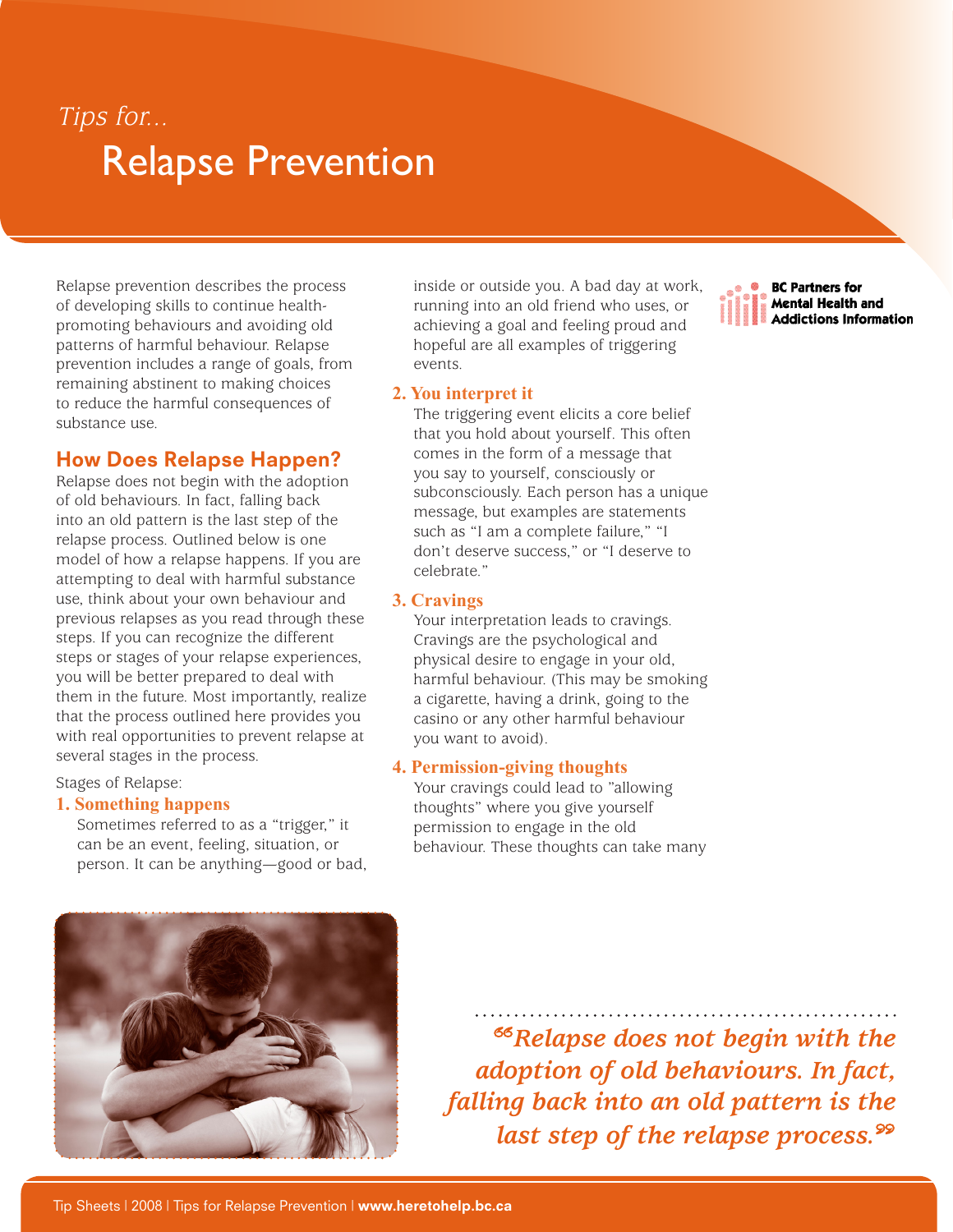forms. A few examples might be: "I need to smoke a joint to calm down," "I've been exercising pretty well. This weekend I'll just sit in front of the TV," "I deserve to treat myself, I've had a bad day," or "I have not been drunk for three months. I'm strong enough to handle going to that party."

#### **5. Action**

At this point in the process you take the steps necessary to engage in the old pattern, or give yourself an excuse for not engaging in your new pattern. Examples could be calling your old dealer, stocking up on beer for the weekend, "dropping in" on a friend you know is always supplied, or inviting a friend over so you cannot make it to your exercise class.

#### **6. Harmful behaviour**

You finally engage in the old pattern, such as using a drug you had been abstaining from, getting drunk at a party, or wasting the weekend in front of the TV.

#### Avoiding Relapse

The most important thing you can do to avoid relapse is to develop a plan so you can achieve your health goals. A significant part

### **An effective relapse prevention plan includes the following:**

- **• Identification of relapse triggers.** Internal or external events that can lead to thoughts of resuming use.
- **• Identification of warning signs of return to use.** Patterns of thought, speech, or behaviour associated with a return to using.
- **• Inclusion of people in a position to notice warning signs.** May include extended family members, foster parents, close family friends, treatment provider, or others.
- **• Plan for child safety in case of relapse.** Conscious process of planning to assure that children are not endangered if the parent uses again.

of this plan, particularly early in the recovery process, is minimizing your risks for relapse.

#### Address high-risk situations

Just about anything can create risk of relapse. Areas of highest risk will differ from person to person. The first step in developing your relapse prevention plan is to begin identifying situations or circumstances that hold the highest risk factors for you.

High-risk situations can be internal or external in origin.

Examples of *internal* risk situations:

- feeling depressed, bored, lonely or tired
- being excited at the end of the day on payday
- feeling proud of an accomplishment achieved

Examples of *external* risk factors are:

- an argument with your partner
- a call from an old "using" friend
- money stress
- hearing a radio commercial
- a sporting or social event

As you reflect on your own life, it is a good idea to make a list of situations that increase your risk of relapse. Ask yourself these questions:

- What things are most likely to happen in your life?
- What circumstances or events have been associated with your harmful behaviour?

Your risky situation list doesn't need to be inclusive at this point; listing the first five or 10 that come to mind is a good place to start.

Next you develop a plan for each of your personal risk factors. Your plan should be very specific, and can consist of more than one response to each situation you have identified. Here is an example of how this might look: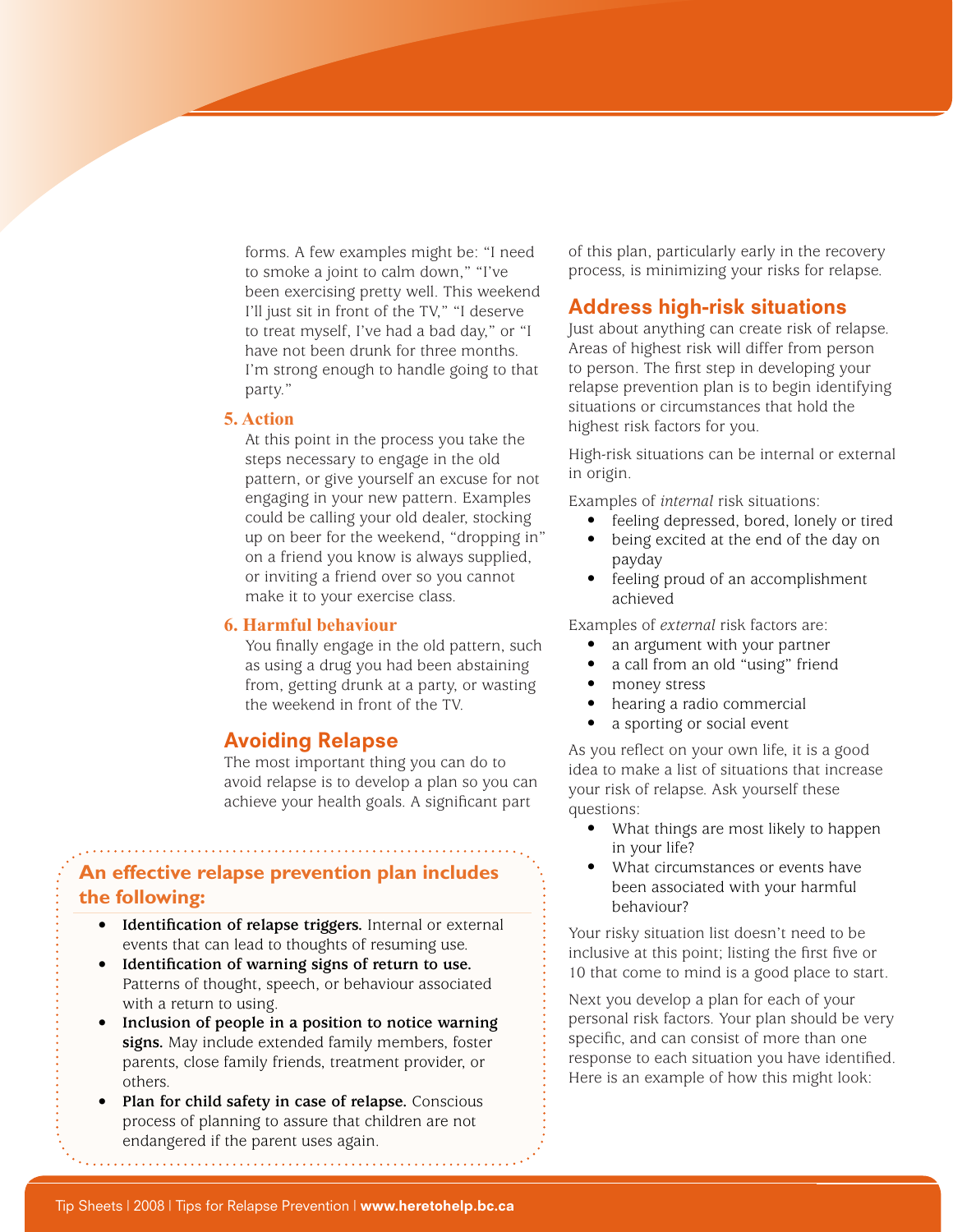- Phone call from Bob: I will state my abstinence commitment, and tell Bob I cannot see him any longer; I will take a clean friend with me and meet Bob for 30 minutes only.
- Feeling depressed: I will go for a 30-minute walk; I will call people on my phone list, until I reach someone to talk to; I will write a list of 10 things that I am grateful for.

Developing a written plan helps you reach your health goals in several ways. It gives you an opportunity to commit your actions in writing to yourself. It allows you to be prepared, thus increasing your sense of control over your own life. It also minimizes the likelihood that you will be caught offguard, which can be the most dangerous time for a relapse to occur.

## Ways to Support Your Recovery

While relapse prevention work is critical to changing unhealthy behaviours, it is also important to build positive skills and patterns of behaviour that support your healing process. Here are some simple suggestions:

- **• Healthy eating.** If you eat wellbalanced, nourishing meals, your body will be better prepared to deal with daily stresses.
- **• Get enough sleep.** Sleep gives your body time to strengthen and rebuild and allows you to be clear-headed and functioning at your best.
- **Exercise regularly.** Exercise has many health benefits including building strength, increasing stamina, and lowering the risks for many health conditions. Exercise also helps to flush out toxins and increases levels of endorphins, or "feel-good" hormones, both of which are beneficial to relapse prevention.

### **Quick tips for relapse prevention**

- **• Handle day-to-day feelings and problems as they happen.** This way, pressure and stress don't build up.
- **Keep** your life in balance. This reduces stress and helps you find enjoyment again with friends and family, without alcohol or drugs. Try new activities, reward yourself for small successes, and eat nutritious food.
- **• Gain support and trust.** Family, friends, coworkers and counsellors can help you watch for warning signs, handle stress and support your goals.
- **• Identify and plan for high-risk situations.** Plan ahead what you will say and do and have several back-up strategies in case one doesn't work.
- **• Realize that the most effective coping strategies will often be the ones you think of yourself,** and that they will change over time.
- **Stay connected.** It is important to have positive social contacts in your life, both on the phone and in person. Work at building a network of people who support your recovery goals, and include them in your recovery plans.
- **• Practice meditation or relaxation skills.** Stress, anger, frustration or boredom are all potential risk experiences. Relaxation skills are great ways to combat negative feelings.
- **Journaling.** Writing down your thoughts, experiences and discoveries can be a powerful practice.